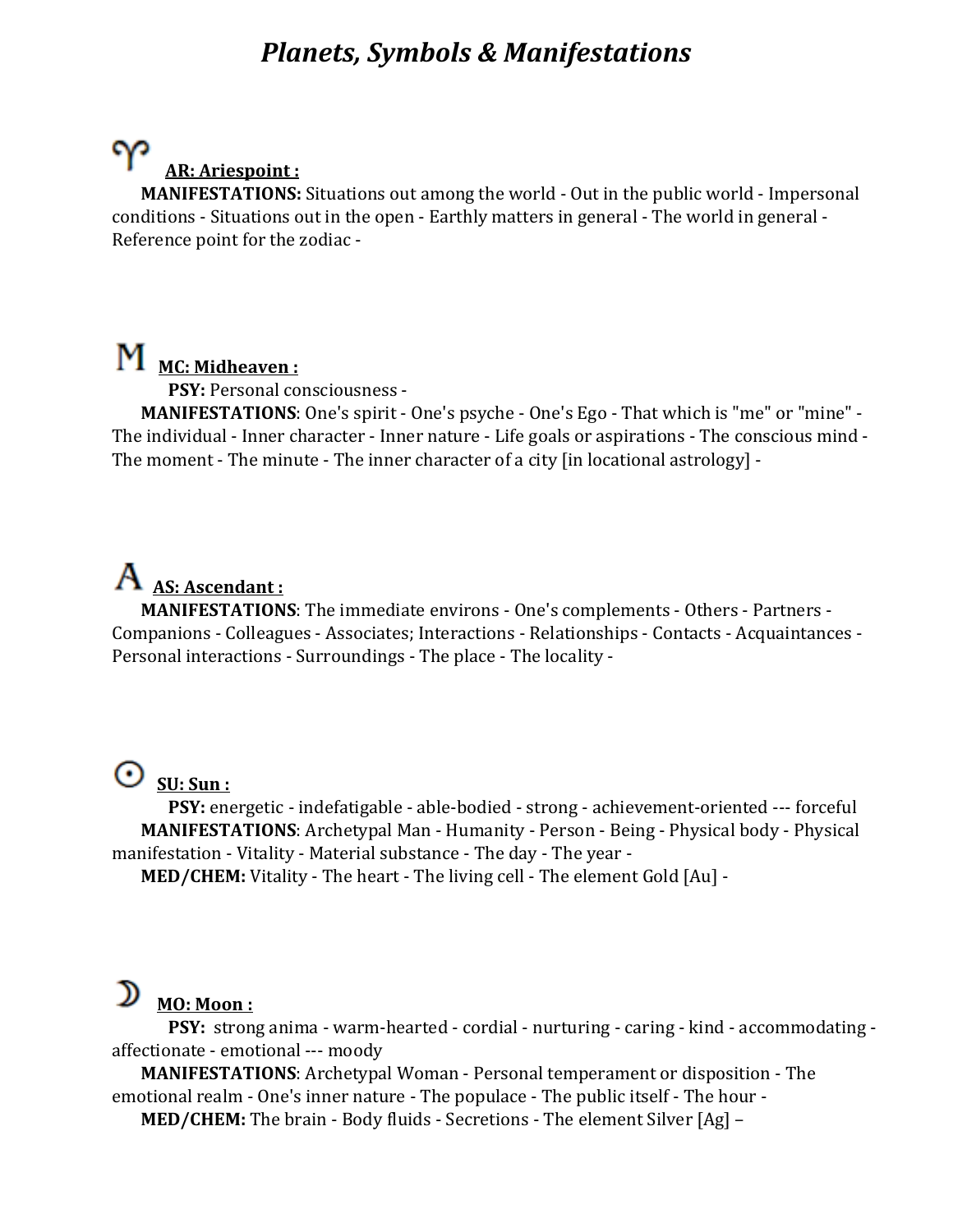## **NO: Lunar Node :**

 **MANIFESTATIONS:** Connections ‐ Relationships ‐ Contacts ‐ Links ‐ Encounters ‐ Touching ‐ Couplings - Unions, Alliances - Common bonds - Togetherness - Personal relations - Bonding -**MED/CHEM:** The navel ‐ Body joints

#### Ř  **ME: Mercury :**

**PSY**: agile - aware - able to reason - entertaining - has business acumen --- inconstant nervous -

 **MANIFESTATIONS**: The intellect ‐ Thinking ‐ Ideas ‐ Language ‐ Mental perception ‐ Mimicry ‐ Intellect - Verbal manifestations - News - Youth - Mobility - Mercantilism

**MED/CHEM:** The nerves - The element Mercury [Hg] -

#### ¥  **VE: Venus :**

**PSY:** strong anima ‐ alluring ‐ congenial ‐ charming ‐ even‐tempered ‐ sentimental ‐ tranquil ‐ friendly ‐‐‐ vain ‐ hedonistic ‐ takes for granted ‐

 **MANIFESTATIONS**: Love ‐ Attraction ‐ Congeniality ‐ Goodwill ‐ Sympathy ‐ Gifts ‐ Harmony ‐ Cordiality ‐ Feeling ‐ Balance ‐ Attraction ‐ Charm ‐ Pleasure ‐ Anticipation ‐ Desires ‐ Satisfaction ‐ Proclivity ‐ Comforts ‐ Beauty ‐ Taste ‐ Art

**MED/CHEM**: Glands - Veins - Sugar - The element Copper [Cu] -

#### ď  **MA: Mars :**

**PSY:** strong‐willed ‐ ready for action ‐ assertive ‐ industrious ‐‐‐ needs self‐control ‐ inconsiderate ‐

 **MANIFESTATIONS**: Work ‐ Daily activities ‐ Actions ‐ Workmanship ‐ Decision ‐ Impulse ‐ Willpower ‐ Energy ‐ Struggle ‐ Archetypal masculinity ‐ Animus ‐ Kinetic energy

**MED/CHEM:** Inflammatory, sharp, piercing, or cutting pains - The element Iron [Fe]

# **JU: Jupiter :**

**PSY:** even‐tempered ‐ optimistic ‐ agreeable ‐ friendly ‐ frank ‐ candid ‐ fair ‐ tactful ‐ experienced at handling money ‐‐‐ calculating ‐ materialistic ‐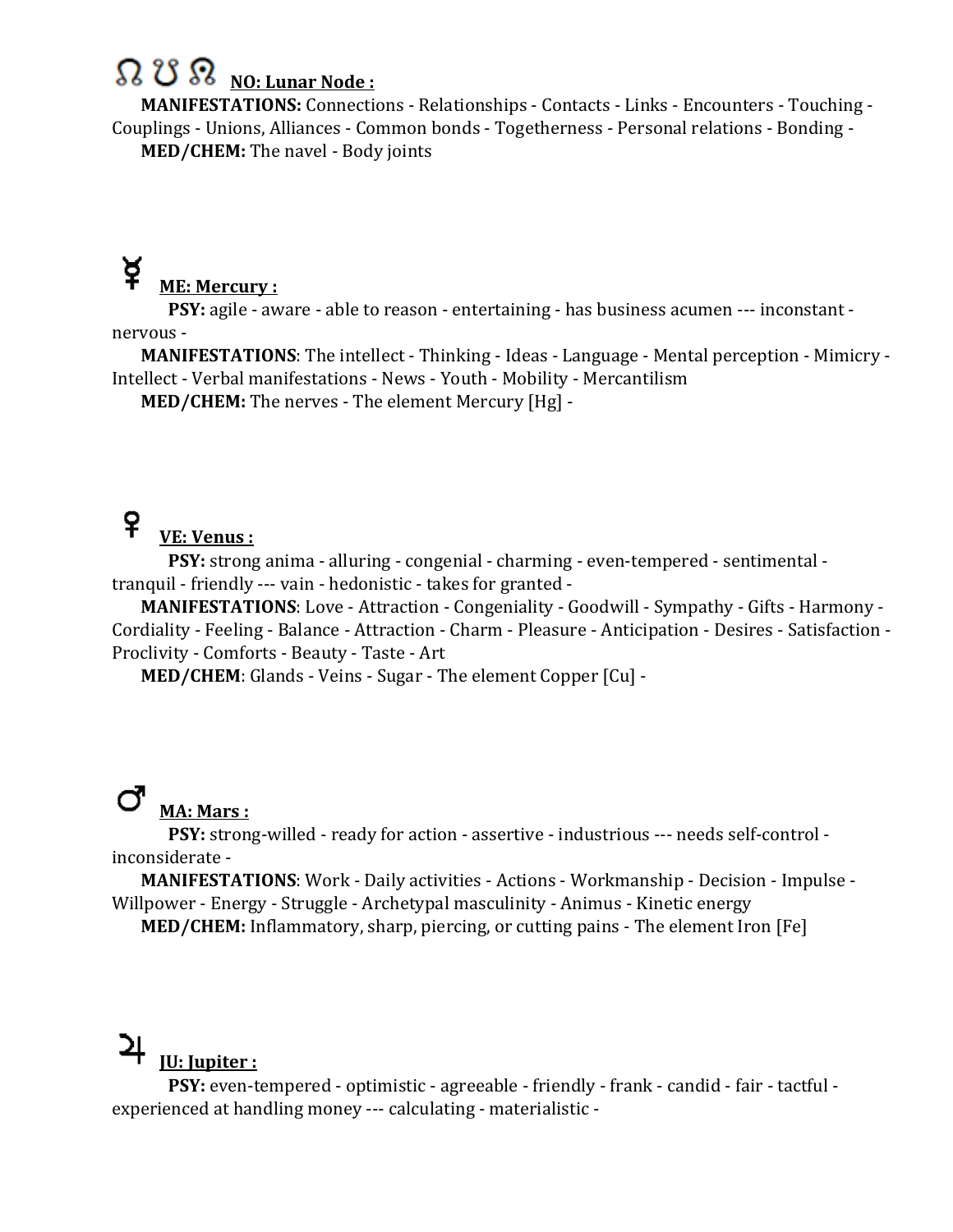**MANIFESTATIONS:** Good luck ‐ Success ‐ Income ‐ Money ‐ Value ‐ Capital ‐ Possessions ‐ Wealth ‐ Satisfaction ‐ Happiness ‐ Goodwill ‐ Assistance ‐ Rules ‐ Legalities ‐ Justice ‐ Positive energy ‐ Abundance ‐ Expansion ‐

**MED/CHEM:** The liver ‐ The lungs ‐ The element Tin [Sn] –

#### ħ  **SA: Saturn :**

**PSY:** serious ‐ self‐restrained ‐ persistent ‐ socially withdrawn ‐ retrospective ‐ interested in history ‐ responsible ‐ distant ‐‐‐ inhibited ‐ difficult to reach ‐ restricted ‐

 **MANIFESTATIONS**: Persistence ‐ Consolidation ‐ Concentration ‐ The past ‐ Guardian on the threshold ‐ Maturity ‐ Restraint ‐ Solitude ‐ Boundaries ‐ Solid or dense matter ‐ Tangible substances - Containers - Heaviness - Gravity - Pragmatism - The Concrete --- Problems -Alienation - Separation - Barriers - Delays - Resistance or obstacles - Limitations - Encumbrances -**ED/CHEM**: Bones ‐ Teeth ‐ Heavy or high‐pressure pains ‐ Hardening ‐ The element Lead [Pb] ‐ **M**



**PSY:** spontaneously intuitive ‐ original ‐ unpredictable ‐ spontaneous ‐‐‐ easily upset ‐ stressful ‐ unsettled ‐ non‐committal ‐ spasmodic ‐

 **MANIFESTATIONS**: Events ‐ Occurrences ‐ Surprises ‐ Adventures ‐ Spontaneous intuition ‐ Impulse ‐ Suddenness ‐ The unexpected ‐ Spontaneity ‐ Eccentricity ‐ Progress ‐ Reforms ‐ Technology - Mathematics - Natural energies - Electricity --- Nervousness - Tension - Restlessness - Recklessness -

**MED/CHEM**: Pulling or acute pains ‐

# **NE: Neptune :**

**PSY:** empathically intuitive ‐ highly imaginative ‐ visionary ‐ often unseen ‐‐‐ vulnerable ‐ easily swayed ‐ deceiving ‐

 **MANIFESTATIONS**: Empathic intuitions ‐ Premonitions ‐ Privacy ‐ Imagination ‐ Suspense ‐ Sacrifices ‐ The unfamiliar ‐ The obscure ‐ The future ‐ Liquid or gaseous substances ‐ Non‐ physical phenomena ‐ Mysticism ‐ Amorphous substances ‐ Abstractions ‐ Dissolutions ‐ The unconscious --- Vagueness; Ambiguity - Weakening - Uncertainty - Disillusionment - Confusion -Forfeiture - Denial - Deceit -

**MED/CHEM:** Insidious pains ‐ Water [H2O] ‐

# **PL: Pluto :**

**PSY:** adapts readily ‐ skilled at developing ‐ capable at converting or transforming ‐ inclined to change ‐ seeks exchanges ‐‐‐ compulsive about changes ‐ abuses trust if un‐evolved ‐ subject to reversals ‐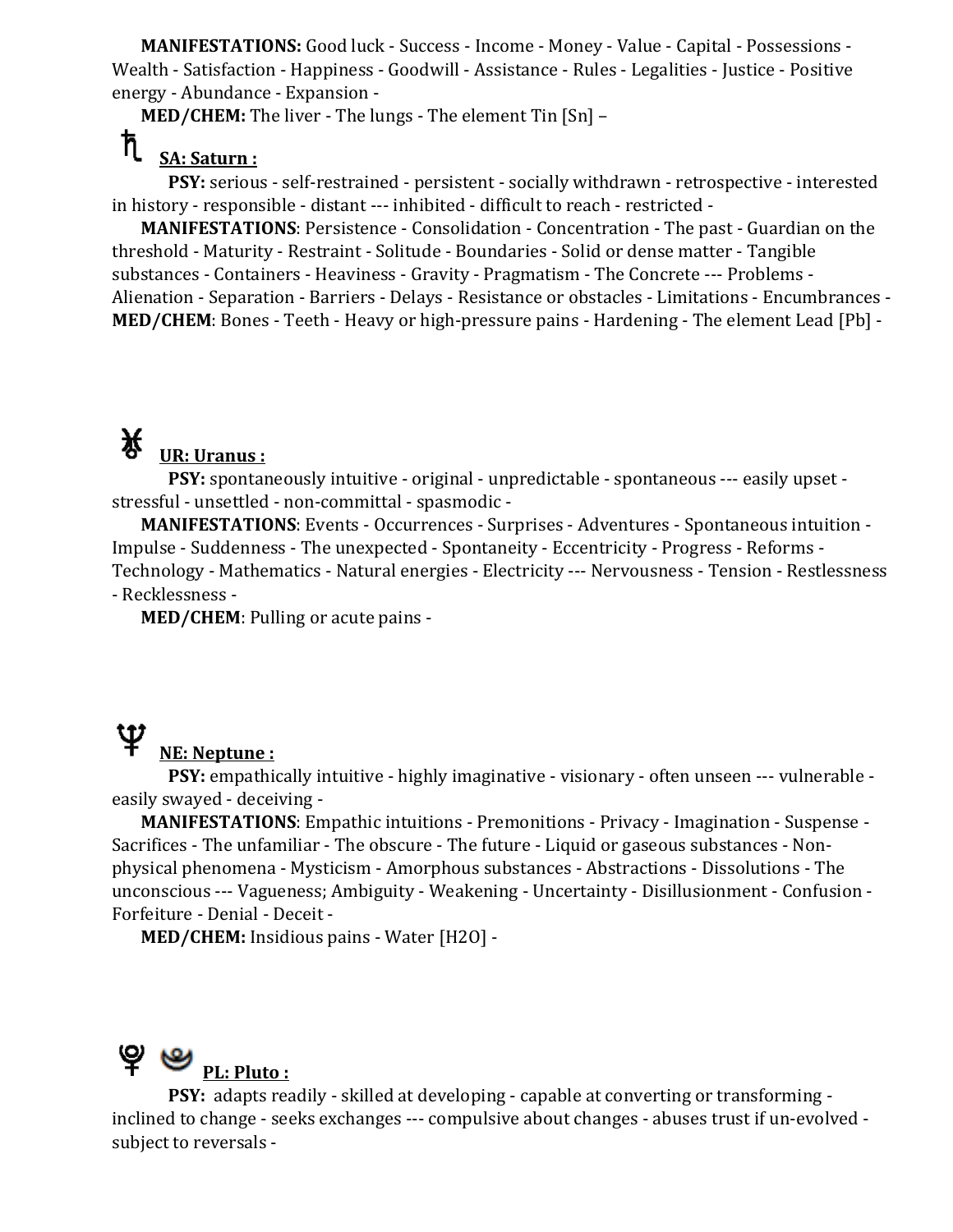**MANIFESTATIONS**: Alterations ‐ Changes ‐ Conversions ‐ Adjustments ‐ Reorganization ‐ Renewal - Exchanges - Interchanges - The new - The current - Developments - Improvements -Evolution - Transitions - Metamorphoses --- Upheavals - Reversals -

### *Transneptunians Symbols & Manifestations* **Hypothetical Planets**

### $\frac{2}{7}$  **CU** : **Cupido** :

 **PSY** : involved with others ‐ people‐oriented ‐ companionable ‐ enjoys contact ‐ sociable ‐ entertaining ‐ public‐spirited ‐ group‐oriented ‐‐ clannish ‐

 **MANIFESTATIONS** : Marriage ‐ Family ‐ Togetherness ‐ Pairs ‐ Contacts ‐ Relationships ‐ Communities - Societies - Groups - Participants - Companies - Corporations - Parties - Associations atherings ‐ Synthesis ‐ Complete Units ‐ Organs ‐ Symbiosis ‐ Arts ‐‐‐ Cliques ‐ G

## **HA : Hades :**

 **PSY**: private ‐ concealed or hidden ‐ retrospective ‐ interested in history ‐ interested in the unfamiliar ‐ interested in non‐solid or non‐physical factors ‐ seriously concerned ‐ needs attention to details ‐ needs timing ‐‐‐ neglectful ‐ negative ‐ stuck in the past ‐ misunderstood ‐ passive ‐ evasive ‐ envious ‐ unreliable ‐ needs to forgive ‐ abuses trust if unevolved ‐ may need help ‐

 **MANIFESTATIONS** : The concealed or hidden ‐ The unfamiliar ‐ Non‐solid or non‐physical factors ‐ The past ‐ The old ‐ Dealings with defects or deficiencies ‐ Frugality ‐ Sacrifices ‐ Serious concern ‐ Health issues ‐ Humility ‐ Common matters ‐ Dealings with dirt ‐ By‐products ‐‐ Secrecy ‐ Discomfort ‐ Damages ‐ Deficiencies - Worry - Grief - Hazards - Illness - Trouble - The crude - Vulgarity - Negativity - Neglect -Discrimination -

## $\overline{\mathbf{X}}$  **zE** : **Zeus** :

**PSY**: spontaneous - lives in the moment - purposeful - energetic - resolute - industrious - persuasive --inconsiderate

 **MANIFESTATIONS** : Creation ‐ Production ‐ Work ‐ Creativity ‐ Goal ‐ Direction ‐ Beginning ‐ The exact current moment ‐ Immediacy ‐ Procreation ‐ Technology ‐ Fire ‐ Targeting ‐‐ Compulsive acts ‐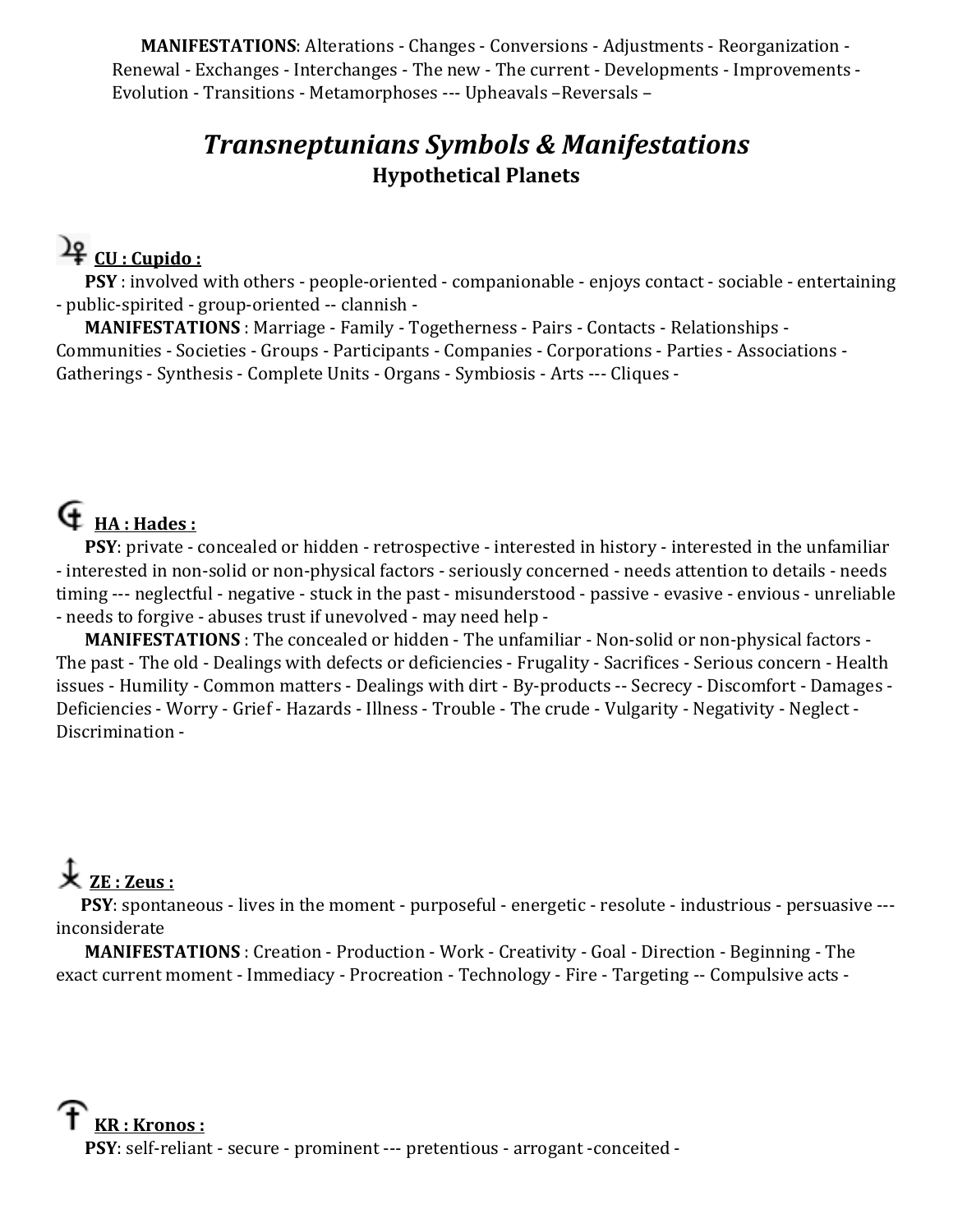**MANIFESTATIONS** : Prestige ‐ Authority ‐ Leadership ‐ Management ‐ Mastery ‐ Prominence ‐ Pre‐ eminence - Importance - Excellence - Significance - Heightening - Notability - Height - Ruling bodies fficial matters ‐ The state ‐ Self‐reliance, independence ‐ Self‐confidence ‐ Ascendancy ‐ Superlative ‐ O

## **AP : Apollon :**

 **PSY**: broad ‐ liberal ‐ experienced ‐ highly perceptive ‐ eager to learn ‐ versatile ‐ peaceable ‐ freedom‐ loving ‐ even‐tempered ‐ scholarly ‐‐‐ scattered ‐

 **MANIFESTATIONS** : Success ‐ Increase ‐ Increment ‐ Concord ‐ Peace ‐ Augmentation ‐ Gain ‐ xperience ‐ Repute ‐ Renown ‐ Freedom ‐ Distant places ‐ Breadth ‐ Expanse ‐ Extensiveness ‐ Much ‐ E More - Quantity - Liberalism --- Excess

# **AD : Admetos :**

 **PSY**: steady, staunch ‐ persistent ‐ focused ‐ deep ‐ self‐disciplined ‐ retrospective ‐ interested in history --- inhibited - restricted - stuck in the past -

 **MANIFESTATIONS** : Persistence ‐ Concentration, Focus ‐ Compression ‐ Consolidation ‐ Dense material ‐ Tangible substances ‐ The concrete ‐ The past ‐ Restraint ‐ Isolation ‐ Separation ‐ Endings ‐ Rupture - Abiogenesis - Earth - Raw materials - Old age --- Resistance - Inhibition - Shrinkage bstructions ‐ Ruptures ‐ Standstills ‐ O

## **VU : Vulkanus :**

 **PSY**: energetic ‐ powerful ‐ influential ‐ persuasive ‐ in control ‐‐‐ overbearing ‐ presumptuous ‐ **MANIFESTATIONS** : Strength ‐ Influence ‐ Sway ‐ Power ‐ Excellence ‐ Pure energy ‐ Work ‐ Productivity ‐ Grandeur ‐ Intensification ‐ Control ‐ Predominance ‐‐‐ Force or coercion –

### **PO : Poseidon :**

 **PSY**: intuitive ‐ spirit‐conscious ‐ idealistic ‐ knowledgeable ‐ insightful ‐ genuine ‐ open ‐ understands theory ‐ mentally resourceful ‐ thinks clearly ‐‐‐ doctrinaire ‐